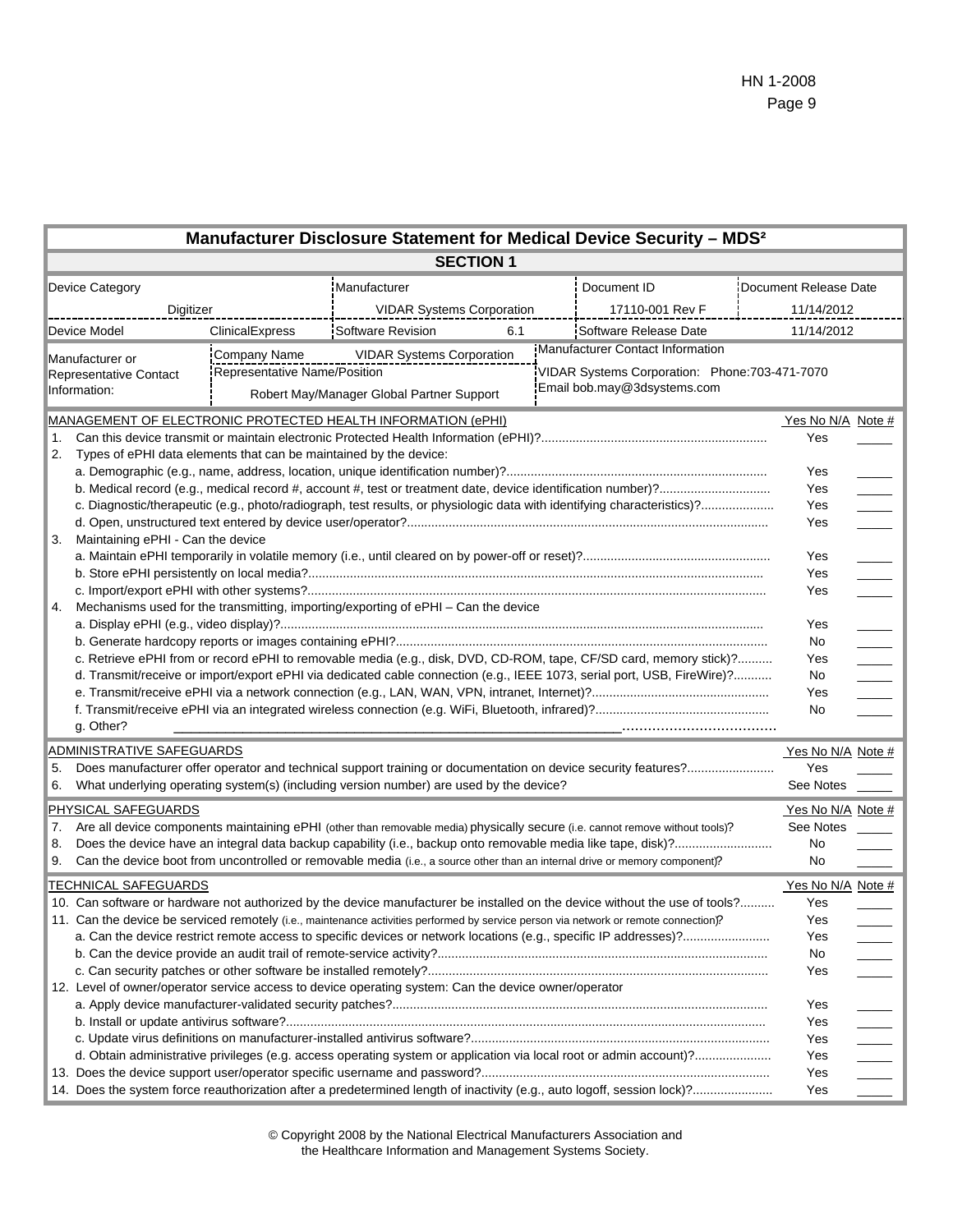|                                                           |                                                     | Manufacturer Disclosure Statement for Medical Device Security - MDS <sup>2</sup> |                                  |                                                                                                                                         |  |  |
|-----------------------------------------------------------|-----------------------------------------------------|----------------------------------------------------------------------------------|----------------------------------|-----------------------------------------------------------------------------------------------------------------------------------------|--|--|
|                                                           |                                                     | <b>SECTION 1</b>                                                                 |                                  |                                                                                                                                         |  |  |
| Device Category                                           |                                                     | Manufacturer                                                                     | Document ID                      | Document Release Date                                                                                                                   |  |  |
| Digitizer                                                 |                                                     | <b>VIDAR Systems Corporation</b>                                                 | 17110-001 Rev F                  | 11/14/2012                                                                                                                              |  |  |
| Device Model                                              | <b>ClinicalExpress</b>                              | <b>Software Revision</b><br>6.1                                                  | Software Release Date            | 11/14/2012                                                                                                                              |  |  |
| Manufacturer or<br>Representative Contact<br>Information: | <b>Company Name</b><br>Representative Name/Position | <b>VIDAR Systems Corporation</b><br>Robert May/Manager Global Partner Support    | Manufacturer Contact Information | VIDAR Systems Corporation:; Phone 703-471-7070<br>Email: bob.may@3dsystems.com                                                          |  |  |
|                                                           |                                                     | <b>Other Security Considerations</b>                                             |                                  | Yes<br>Yes<br>Yes<br>Yes<br>$\overline{\phantom{a}}$<br>No<br>$\overline{a}$<br>No<br>No<br>$\overline{\phantom{a}}$<br>No<br>No<br>Yes |  |  |